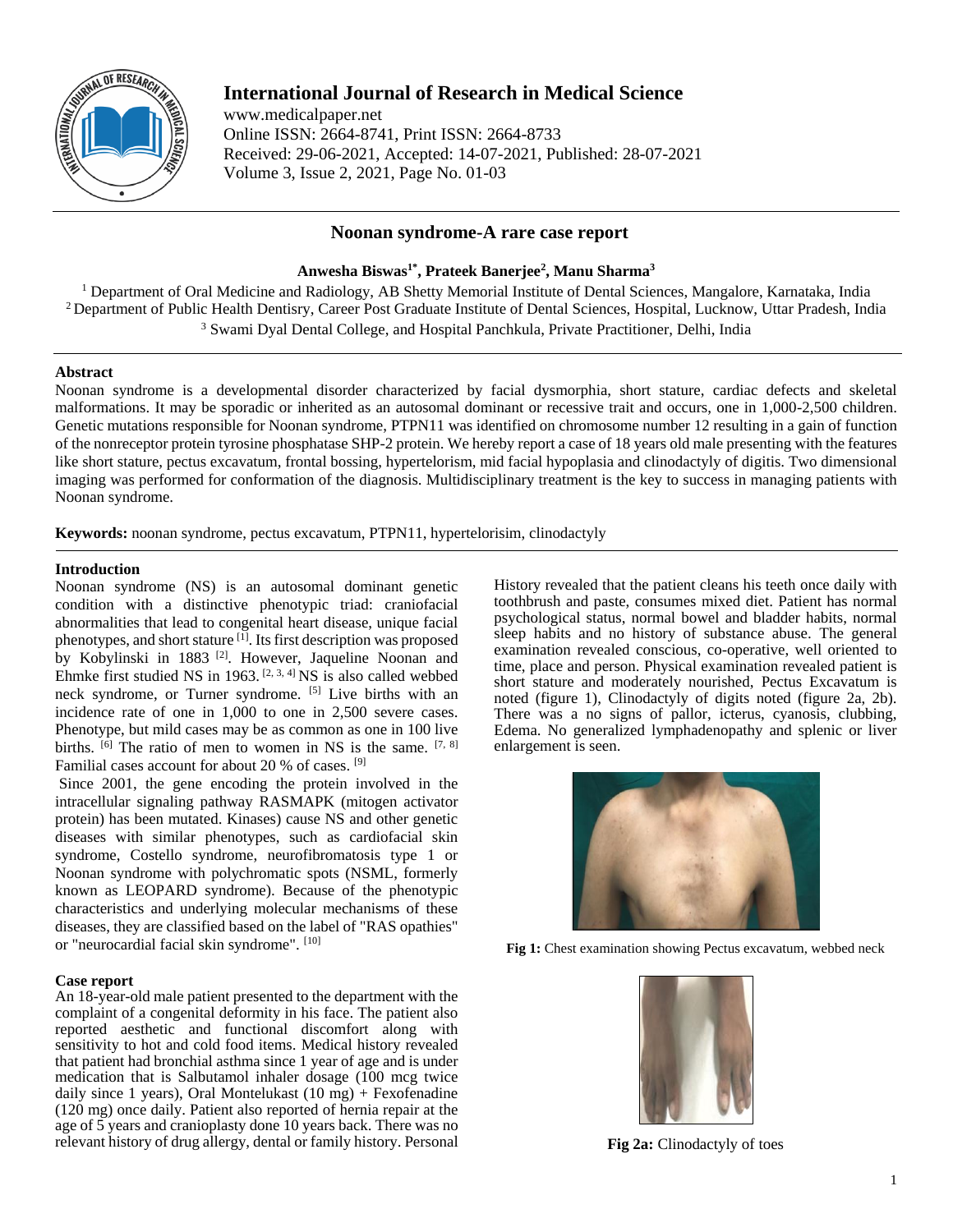

Fig 2b: Clinodactyly of 5<sup>th</sup> finger

The extra oral examination shows that the patient has dolicocephalic skull, asymmetrical facial features, Prominent supraorbital ridges, hooded eyes with Hypertelorism, Mid facial hypoplasia, Micrognathia, Surgical scars noted on the right and left temple region. (Figure 3a, 3b)



**Fig 3a:** Lateral view showing midfacial hypoplasia, micrognathia and epicanthal folds



**Fig 3b:** Front view showing Hooding eyes drooping eyelids, hypertelorism, Proptosis of eyes

Intra orally there was no soft tissues abnormality detected on labial mucosa, buccal mucosa, Floor of mouth. Macroglossia is noted wiith high arched palate and generalized inflammation. (Figure 4a)



**Fig 4a:** Macroglossia



**Fig 4b:** Intra oral Picture showing Missing teeth and rotated left maxillary 1<sup>st</sup> premolar

Hard tissue examination revealed missing teeth (red), root stumps (Green), partially erupted teeth (Yellow), Rotations (Blue) and generalised spacing in teeth. Calculus and stains are also present.



**Fig 5a:** Panoramic Radiograph

Radiographic Investigation were carried out. Panoramic radiograph (figure 6a) taken reveals altered morphology of condyle, coronoid and articular eminence. Right and left condyle appears to be long and slender. Root stumps w.r.t 65, 75, 85 were noted. Retained deciduous teeth w.r.t 51, 52, 54, 63, 71, 72, 73, 81, 82 and 83 were noted. Impacted teeth w.r.t 13, 23 and 43 were seen. The root of 43 is in a close approximation to the inferior border of mandible. 36 and 46 are embedded in the alveolar bone and the roots of 36 and 46 are in close approximation to the inferior border of mandible. Bony irregularities seen on the inferior border of mandible. The angle of mandible and the ramus region appears to be shorter on both right and left side. There was no evidence of other permanent tooth buds.

Lateral cephalogram shows prominent supra orbital ridge. The occipitial condyle was less dense as compared other parts of skull and retrognathic mandible was noted. (Figure 6b)

In Posterior anterior cephalogram: There was Facial asymmetry, under developed lower facial skeleton and mid face hypoplasia was noted. (Figure 6c)



**Fig 6:** Lateral cephalogram